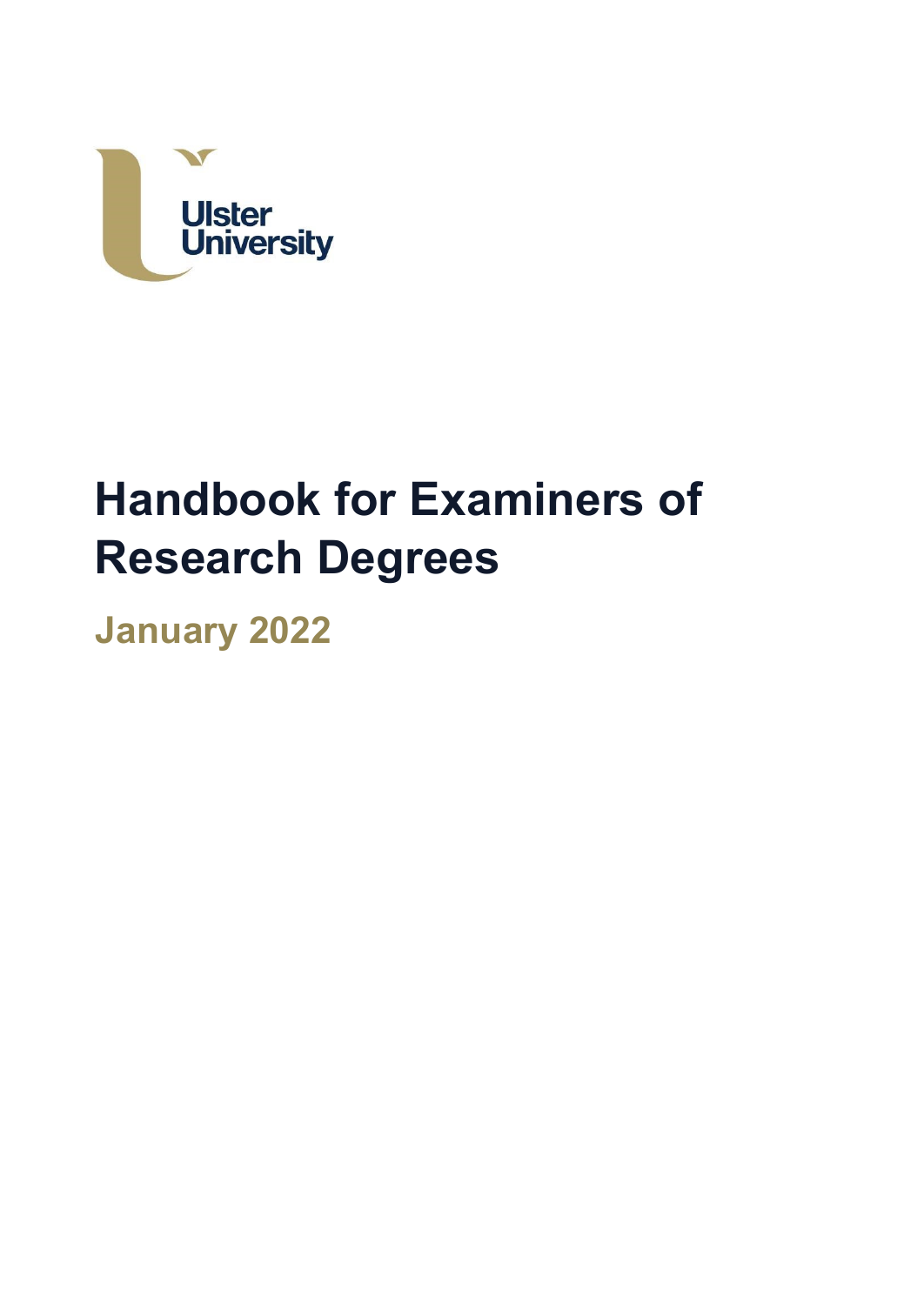## **Introduction**

 degree may be found on the University's website at This handbook will provide guidance on your role as an examiner for research degrees at Ulster University. More detailed information relating to research at the University and the regulations governing entry to, progress through and completion of a research

[https://www.ulster.ac.uk/doctoralcollege.](https://www.ulster.ac.uk/doctoralcollege) Should you have any queries about your appointment please contact the Doctoral College at the address below.

 Tel: (+44) 028 701 24455 email: <u>[pgr@ulster.ac.uk](mailto:pgr@ulster.ac.uk)</u> Ulster University Doctoral College, Ulster University, Cromore Road, Coleraine BT52 1SA, Co. Londonderry, Northern Ireland

email: <u>[pgr@ulster.ac.uk](mailto:pgr@ulster.ac.uk)</u> Ulster University Doctoral College, Ulster University, York Street, Belfast, BT15 1ED, Northern Ireland Tel: (+44) 028 9536 5794

# **Nomination of Examiners**

 process for appointing examiners. The supervisor, in consultation with the relevant faculty Research Director and in accordance with the following guidelines, will recommend one suitable external examiner (two for candidates who are full time the University), one internal examiner and a chairperson (who is not an examiner). The composition of the Board of Examiners must then be approved by the Board of the Faculty and also by the Doctoral College Board. Three months prior to a candidate's submission deadline, the Doctoral College will contact the relevant faculty administrative support team requesting the initiation of the members staff of the University and who have had more than two years' service with

## **Criteria for Nomination of the Board of Examiners**

#### **External Examiner**

 and independent set of examiners. In appointing Boards of Examiners, the Doctoral College will consider the overall composition of the Board in order to achieve an appropriately qualified, experienced

## **External Examiner**

The external examiner MUST:

- have acknowledged expertise in the candidate's field of study
- contribution to knowledge of that field (i) have acknowledged expertise in the candidate's field of study (ii) be research active in a relevant field, or have previously made a significant
- (iii) be available to attend a meeting of the Board of Examiners, normally within three months of receipt of the thesis by The Doctoral College
- (iv) not have acted previously as the candidate's supervisor
- (v) not have been a member of a department or school of the University during by appointed if they meet criteria (iv) and (xi) the previous three years. NB Visiting Professors may exceptionally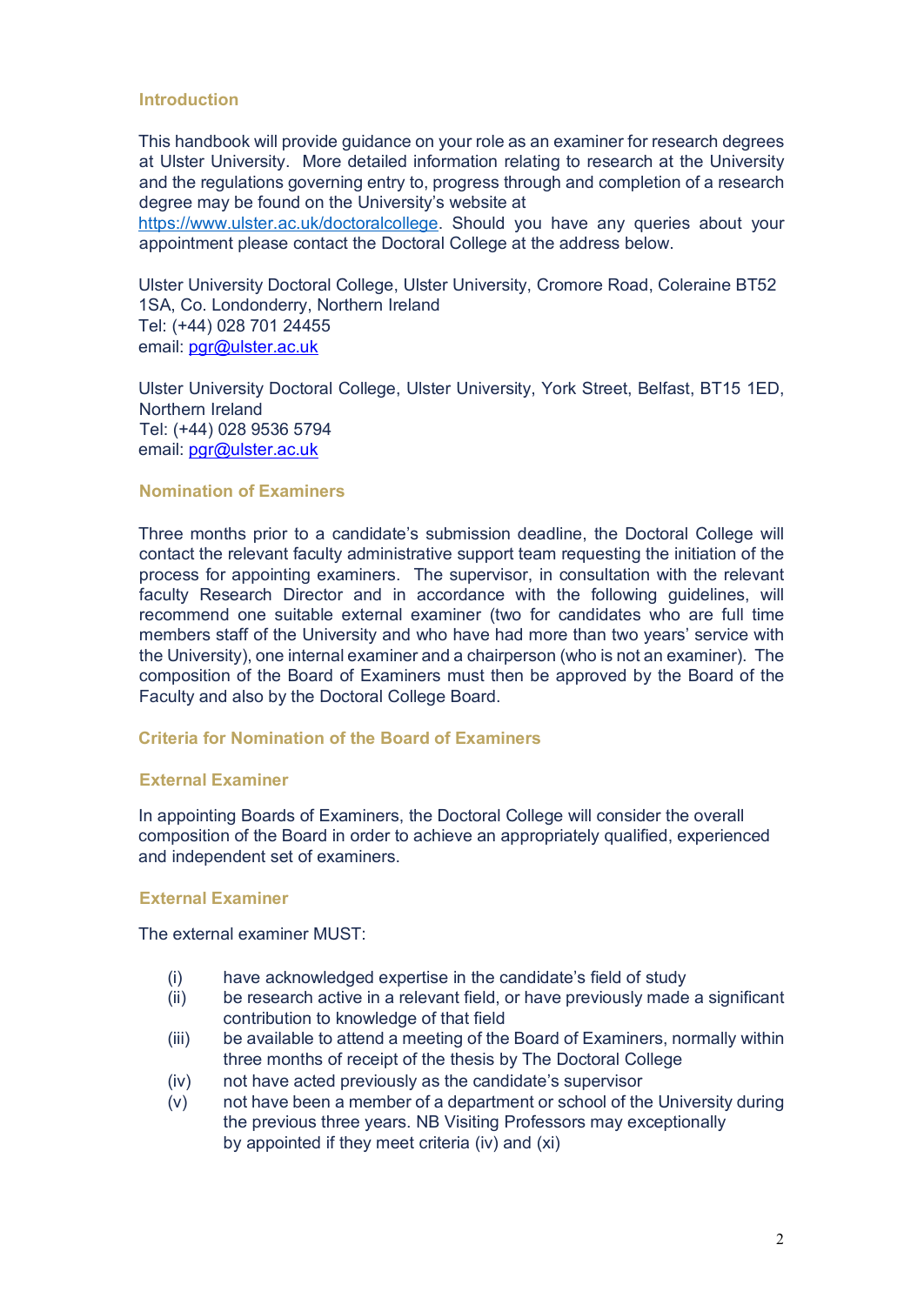- the work and endorsed by the Doctoral College Board (vi) be prepared to sign a confidentiality agreement if required by the nature of
- the work and endorsed by the Doctoral College Board (vii) declare any conflict of interest with regard to examination of the candidate (e.g. emotional or family relationship) or the research topic (e.g. commercial interest in a related project where clause (vi) applies)
- three years (viii) not have published with any of the candidate's supervisors in the preceding

In addition, the external examiner MUST NORMALLY:

- corresponding research degree level, preferably within the United Kingdom  $(ix)$  have previous experience of examining (externally or internally) at the
- research degree more than three times in the previous five years  $(x)$  must normally not have acted as external examiner for an Ulster University
- wishes to appoint and external examiner who does not meet this criterion, the Faculty and/or Examiner must meet the additional costs accrued in (xi) have the 'right to work' in the UK and be based in the UK. Where a Faculty terms of visas and travel

## **Internal Examiner**

The internal examiner MUST:

- $I$  i) have sufficient knowledge of the field of study to judge the suitability of the methods adopted and to appreciate the context of the work and the significance of the outcome
- (ii) not have acted as the candidate's supervisor at any point
- (iii) be research active
- (iv) have supervised a candidate to successful completion at the corresponding research degree level and/or acted as internal assessor for PhD interim assessments
- (v) be available to attend a meeting of the Board of Examiners, normally within three months of receipt of the thesis by the Doctoral College
- the work and endorsed by the Doctoral College Board (vi) be prepared to sign a confidentiality agreement if required by the nature of
- the work and endorsed by the Doctoral College Board (vii) declare any conflict of interest with regard to examination of the candidate (e.g. emotional or family relationship) or the research topic (e.g.

 commercial interest in a related project where clause (vi) applies) In addition, the internal examiner MUST NORMALLY\*: In addition, the internal examiner MUST NORMALLY\*:

 (viii) not have acted as an internal assessor on interim PhD assessments for the candidate.

 candidate is permitted by exception because this is considered academically essential, the nominated Chair and external examiner MUST meet *all* of the Criteria for Appointment (i.e. no case will be permitted for an exceptional appointment of a Chair or External Examiner who does not meet one the 'MUST NORMALLY' criteria). \*Where nomination of an internal examiner who has acted as internal assessor for the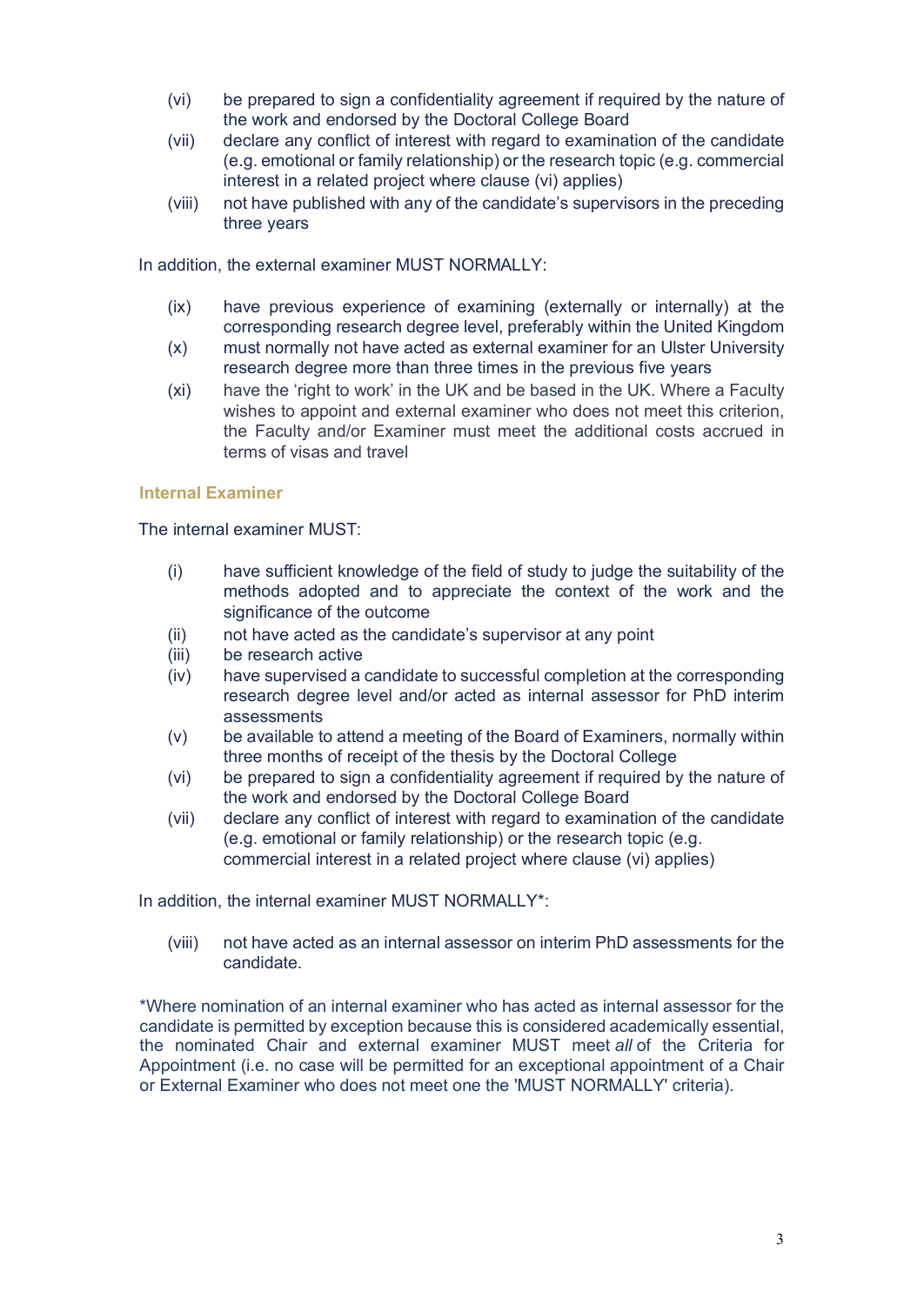# **Chair**

The Chair of the Board of Examiners is not an examiner, and MUST:

- (i) not have acted as a supervisor or adviser for the candidate
- (ii) be available to attend a meeting of the Board of Examiners, normally within three months of receipt of the thesis by the Doctoral College
- disagreement; and, must be prepared to draw together a final report on the thesis including provision of details of revisions amendments required by the examiners or the deficiencies of the thesis. (iii) be prepared to arbitrate between examiners in instances where there is

In addition, the Chair MUST NORMALLY:

- research degree level  $(iv)$  have past experience of supervision and examining at the corresponding
- (v) be a member of the same Faculty as the candidate
- (vi) be a senior member of the academic staff (Senior Lecturer or above)
- (vii) be experienced in the role and/or have received appropriate training

## **Appointment of Examiners**

Upon appointment, examiners are provided with the following by the Doctoral College:

- formal notification of their appointment
- • a link to the University Handbook for Examiners of Research Degrees (including rules and regulations for the specific degree programme)
- a copy of the work submitted for examination
- an expense claim form
- clarification of UU expenses and payment procedures
- a link to set up a user account within the PhD Manager system

#### **Duties and Responsibilities of the Examiners**

The main duties of examiners of research degrees are:

- • to determine whether the submitted work meets the standards of the award and if not, in which aspects it is deficient
- • to submit a preliminary report via PhD Manager at least one week prior to the date of examination
- to consult with the Chair of the Board of Examiners if a case has been made for the oral examination to be waived
- to agree with the supervisor a date and time for the oral examination
- to meet with the other examiners prior to the oral examination in order to compare reports and agree procedures for the oral examination
- • to finally decide, following the examination of all written and where appropriate oral evidence, if the candidate has met the standards for the award
- • in consultation with the other members of the Board of Examiners to make a recommendation to the Board of the Faculty
- • in consultation with the other members of the Board of Examiners to write a joint report on the candidate's performance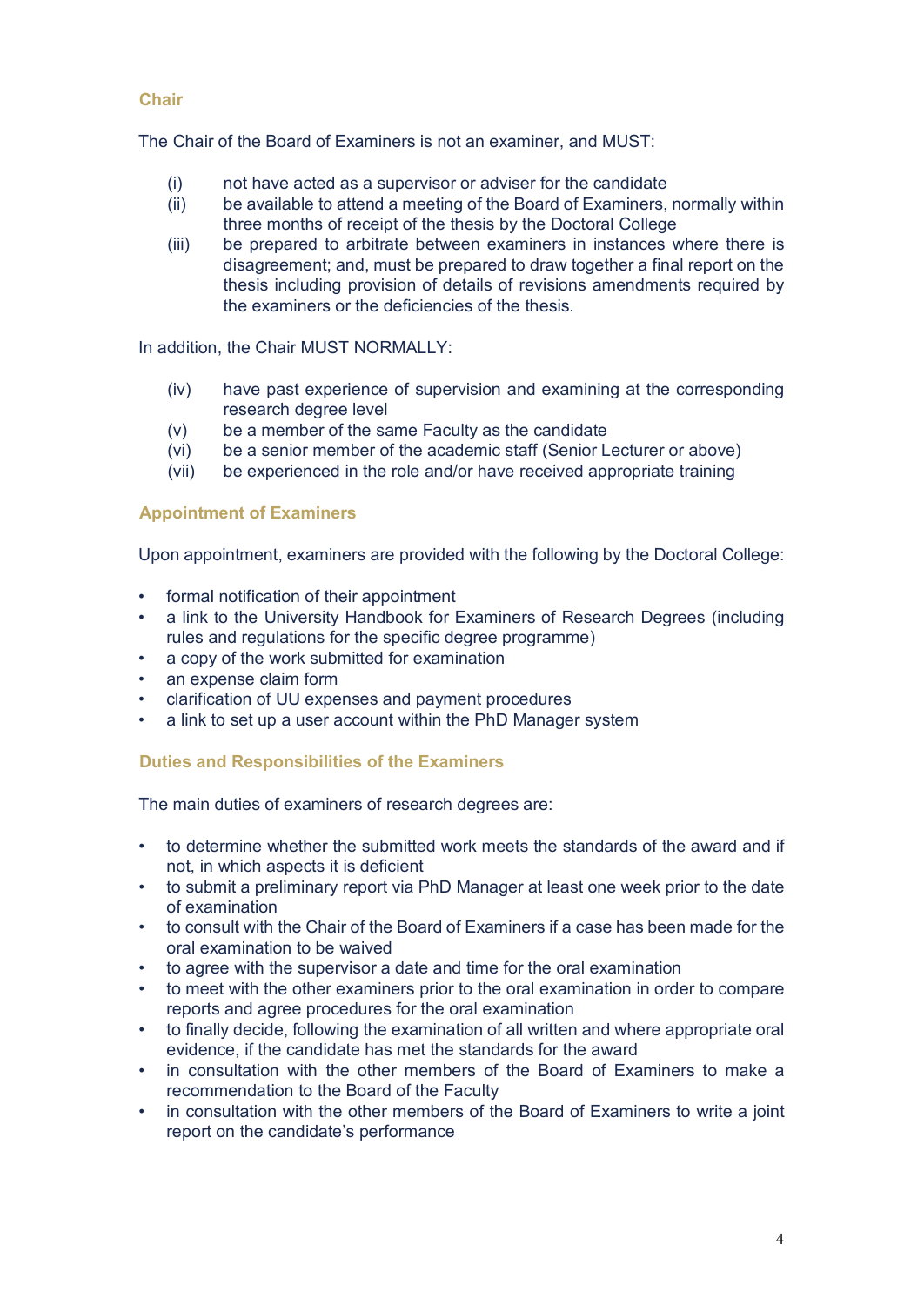- amendments to be make or additional assignment(s) to be completed • where a thesis is to be revised, to agree with the other examiners a list of the
- where a thesis has failed, to agree with the other examiners a list of deficiencies in the thesis.
- **1. Pre-examination procedures**
- 1.1 The candidate will submit an electronic version of their thesis through PhD copies of the thesis in temporary binding for the internal and external examiners Manager and may additionally be required to provide the Doctoral College with if requested. The electronic version of the thesis will also be used in order to facilitate the use by examiners of software designed to detect plagiarism. Examiners should not accept copies of the thesis directly from the candidate.
- supervisor will consult and arrange with the candidate, the Chair of the Board examiners to the oral examination date. Where possible, and where the External Examiner is attending in person, the supervisor will attempt to 1.2 Once the composition of the Board of Examiners has been approved, the of Examiners, and the examiners, a suitable date, time and venue for the oral examination, allowing a minimum of four weeks from receipt of the thesis by the schedule the oral examination to allow the External Examiner to travel to and from the University on the same day. Thereafter, the Doctoral College will make corresponding administrative arrangements.
- 1.3 The examination will be held on the campus of Ulster University where the candidate is registered (unless prior approval has been sought from the Doctoral College Board) and the candidate will be examined in person in a face to face oral examination in the presence of the entire Board of Examiners. In situations where the External Examiner or candidate is unable to attend campus in person, remote viva arrangements will be facilitated by a nominated viva coordinator. Under no circumstances will examination by telephone be permitted.
- is ill or otherwise incapacitated to the extent that he/she cannot defend the deem it to be of an acceptable standard for the immediate award of the degree 1.4 It is expected that an oral examination will be held in all but exceptional cases. Exceptional cases include instances where the thesis is deemed to be of an acceptable standard for the immediate award of the degree and no amendments, revisions or additional work is required and where the candidate thesis, and in instances where the thesis is a re-submission and the examiners and no amendments, revisions or additional work is required.
- 1.5 In the event that an oral examination is not held the examiners should agree the final report. The final report, in instances where the candidate has failed, should include a comprehensive list of the deficiencies of the thesis.

# **2. Examiners' Preliminary Reports**

 2.1 Following receipt of the thesis and prior to the oral examination the examiners the thesis or the report with any other member of the Board of Examiners until are required to submit independent preliminary reports via PhD Manager at least seven days before the oral examination; examiners are asked not discuss such time as all reports have been submitted.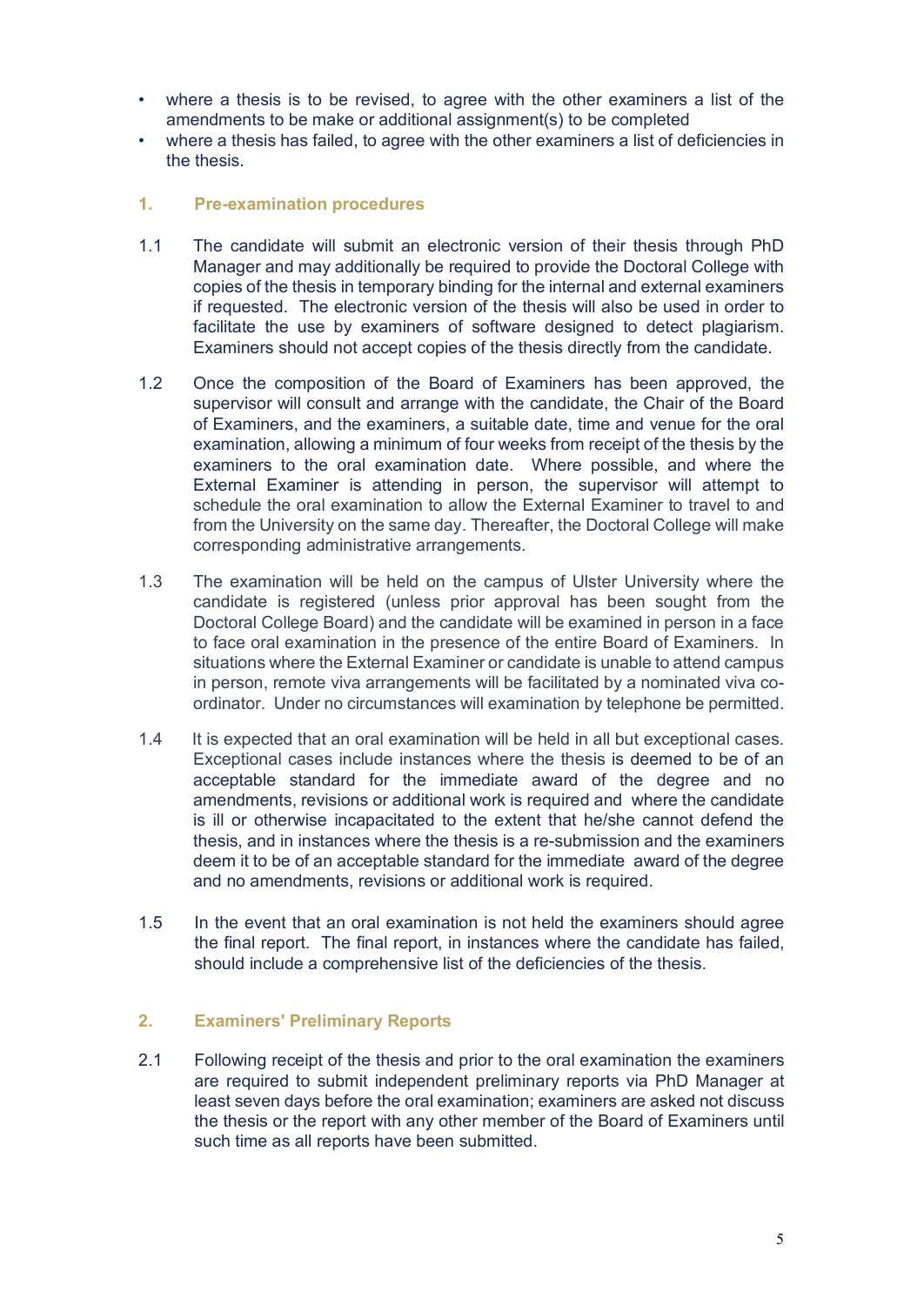- 2.2 The supervisor is also required to submit a short report prior to the oral examination; the purpose of this report is to confirm that the thesis is the researcher's own work, to inform the panel of any circumstances that may have affected the production of the thesis and to comment on the impact of the research.
- strongly suggest otherwise. The Chair of the Board of Examiners must gain 2.3 In their reports the examiners may, exceptionally, recommend that the requirement to hold an oral examination should be waived although the University would advise that an oral should be held unless the circumstances agreement from all examiners and the candidate if the oral examination is to be waived under this provision.

## **3. Assessment Criteria for the Examination of the Thesis**

 In assessing the thesis and preparing the preliminary report, the examiners may wish to give consideration to the following:

- to give consideration to the following:<br>3.1 the thesis must be essentially free of plagiarised material, from whatever source; such material will be discounted in the assessment of the merit of the research
- 3.2 the title of the thesis is accurate and succinct; describing the work carried out, and contains appropriate key words for electronic abstracting
- extraneous discussion and is of appropriate length, at less than 300 words 3.3 the abstract accurately describes the outcomes of the research without
- aims have been met are fully discussed 3.4 the aims of the research are clearly identified and the extents to which these
- 3.5 the context of the research is well developed through reference to contemporary and historical material where appropriate
- 3.6 the volume of effort reflected in the piece of research is appropriate to the length of the research programme
- 3.7 the thesis reports a piece of independent and original work carried out by the candidate and where collaborative work is included the relevant contribution of all participants is clearly identified
- selected and justified, that they have been correctly applied and that the results have been properly interpreted 3.8 the thesis contains clear evidence that appropriate methodologies have been
- formats that are intelligible, unambiguous and not repetitive. 3.9 where results are presented in other than textual form these use suitable
- 3.10 the candidate must demonstrate in the thesis a critical understanding of the outcomes of the research and its significance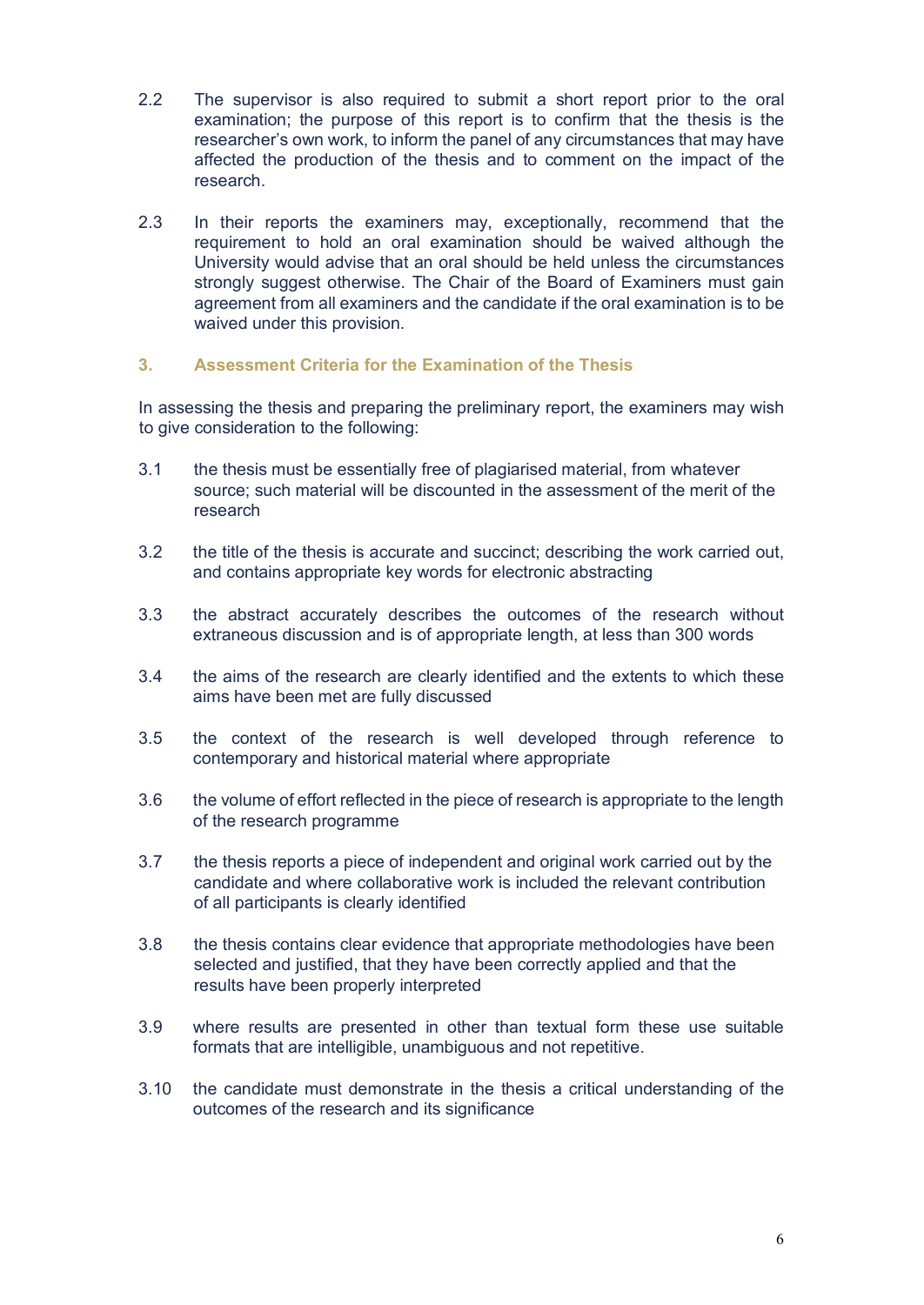- 3.11 the use of reference materials in the thesis must be appropriate to the field of study, must be correctly used and cited and should contain the most relevant research
- 3.12 the overall presentation of the thesis must be of a standard that makes layout and absence of errors must be of a high standard assessment of the work readily possible; the language use, organisation and
- 3.13 the research contained in the thesis must represent a level of practical and intellectual achievement by the candidate suitable for the award of either a master's or doctoral degree.

 limits, adherence to which is monitored by the Doctoral College Board in consultation outcome of a period of training in research methods and, in order to present a successfully at master's or doctoral level. (Additional information on the requirements for the degree of MPhil may be found in Appendix 1) Examiners are asked to bear in mind that theses must be completed within strict time with those responsible for the progress of individual candidates. Theses constitute the satisfactory thesis; candidates must exhibit a capacity to apply appropriate techniques

# **4. Oral Examination**

# Preparation for the oral examination

- 4.1 The Chair of the Board of Examiners will check to ensure that the room booked for the oral examination has been appropriately laid out. In advance of the oral, of the supervisor. Any aspects of the work that require clarification, and any doubts or concerns about achievement of the criteria for the award will be defend the work presented. the Board will discuss the preliminary reports of the examiners and the report identified. These key issues must be addressed during the oral examination of the candidate, who must be afforded reasonable opportunity to clarify and/or
- provides opportunity for exploration of the breadth of study and its context. The Chair will encourage the examiners to adopt a strategy which will (a) help the the candidate a clear indication where the strengths and weaknesses lie. opportunity for periodic contribution by the internal examiner. 4.2 The examiners should, nonetheless, agree on a line of questioning which candidate to settle down initially, (b) include discussion of any key issues which they have already identified, (c) achieve suitable breadth of cover, and (d) give Questioning by the external examiner(s) should predominate yet provide

# **5. Recommended Agenda and Procedures for the Meeting of the Board of Examiners**

The meeting of the Board will comprise four parts;

Part 1: The preliminary meeting of the Board members allows for introductions and

- To note the regulations for the degree
- sections which must be completed by the Board of Examiners • To note the Recommendation of the Examiners report and in particular the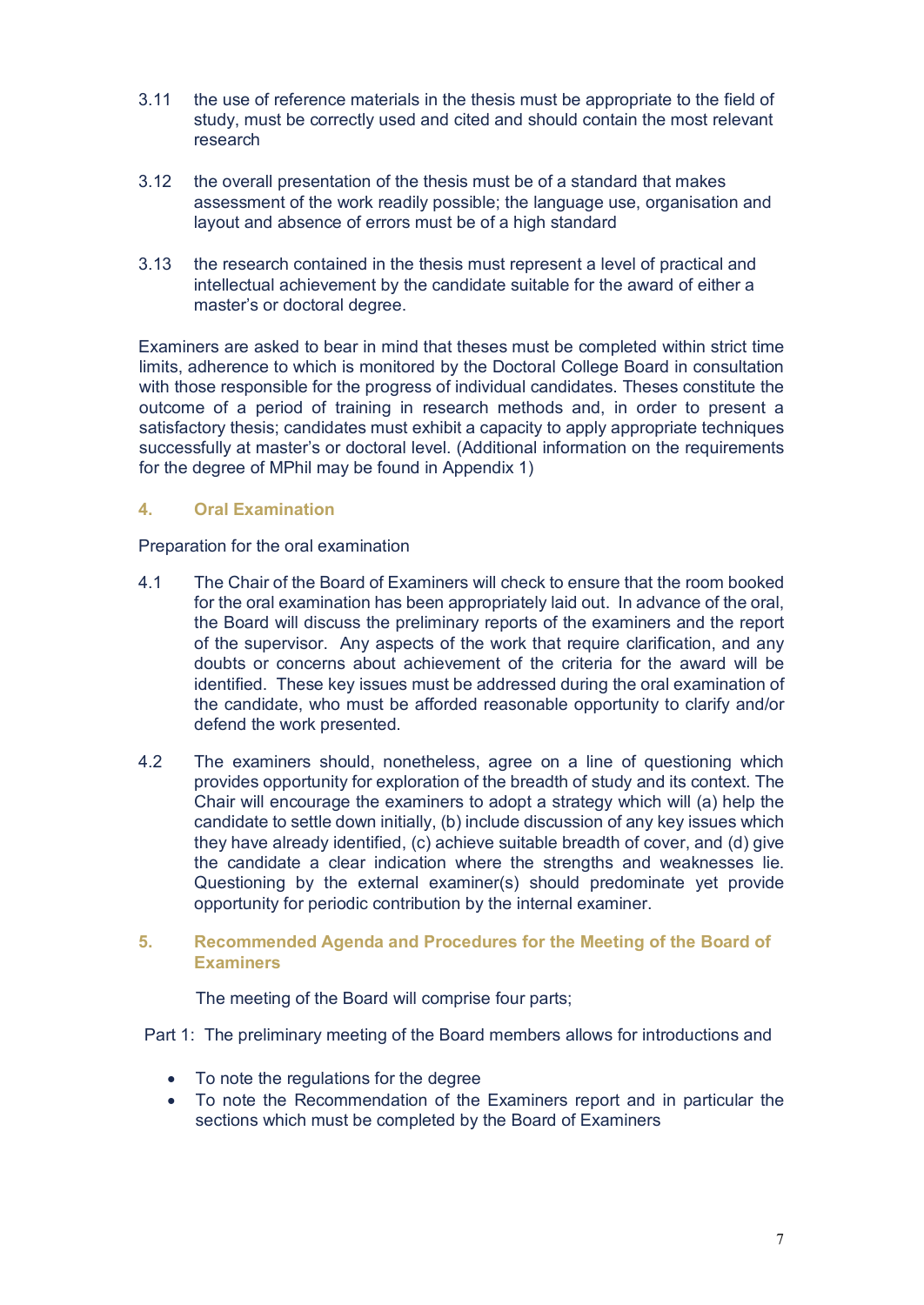- from the supervisor • To review preliminary reports from the internal and external examiners and
- • To determine procedures for the oral examination including the allocation of questions
- supervisor may also attend (with prior consent from the candidate). After meeting. Part 2: The oral examination includes Board members and the candidate. One introductions, the Chair should enable examiners to ask questions and the candidate should be afforded sufficient opportunity to respond. The Chair should ensure that questioning is appropriate and once concluded should ask the candidate to leave the room for the duration of the concluding
- Report. Part 3: The concluding meeting allows the examiners to decide on the recommendation to the Board of the Faculty and to complete the Examiners
- any requirement(s) for revision to the thesis. Part 4: The final briefing includes the candidate (and any attending supervisor) and the Examiners should outline their decision and provide feedback, including

# **6. Assessment of the candidate's oral performance**

 wish to give consideration to the following: In assessing the candidate's performance and preparing the report the examiners may

- $\circ$  are the examiners satisfied that the thesis presented is the candidate's own work
- $\circ$  did the candidate show a satisfactory knowledge and understanding of the context and significance of the work
- $\circ$  did the candidate show a satisfactory knowledge and understanding of the methods and techniques adopted
- $\circ$  was the candidate able to explain aspects of the thesis which required further clarification
- $\circ$  was the candidate familiar with key literature cited in the thesis  $\circ$  in the case of a candidate whose research programme was part of a collaborative group project, did the oral examination demonstrate that the candidate's own contribution was worthy of the award

# **7. Recommendation of Board of Examiners**

- 7.1 The examiners are required, where they are in agreement, to present a joint report and recommendation to the Board of the Faculty for the award or otherwise of the degree; if the examiners are not in agreement, they are required to present separate reports and recommendations; the Board of the Faculty may then either accept the recommendation of the external examiner(s) or require the appointment of a further external examiner.
- 7.2 Where the decision is that the candidate must revise and resubmit the thesis for examination or where no degree should be awarded and no further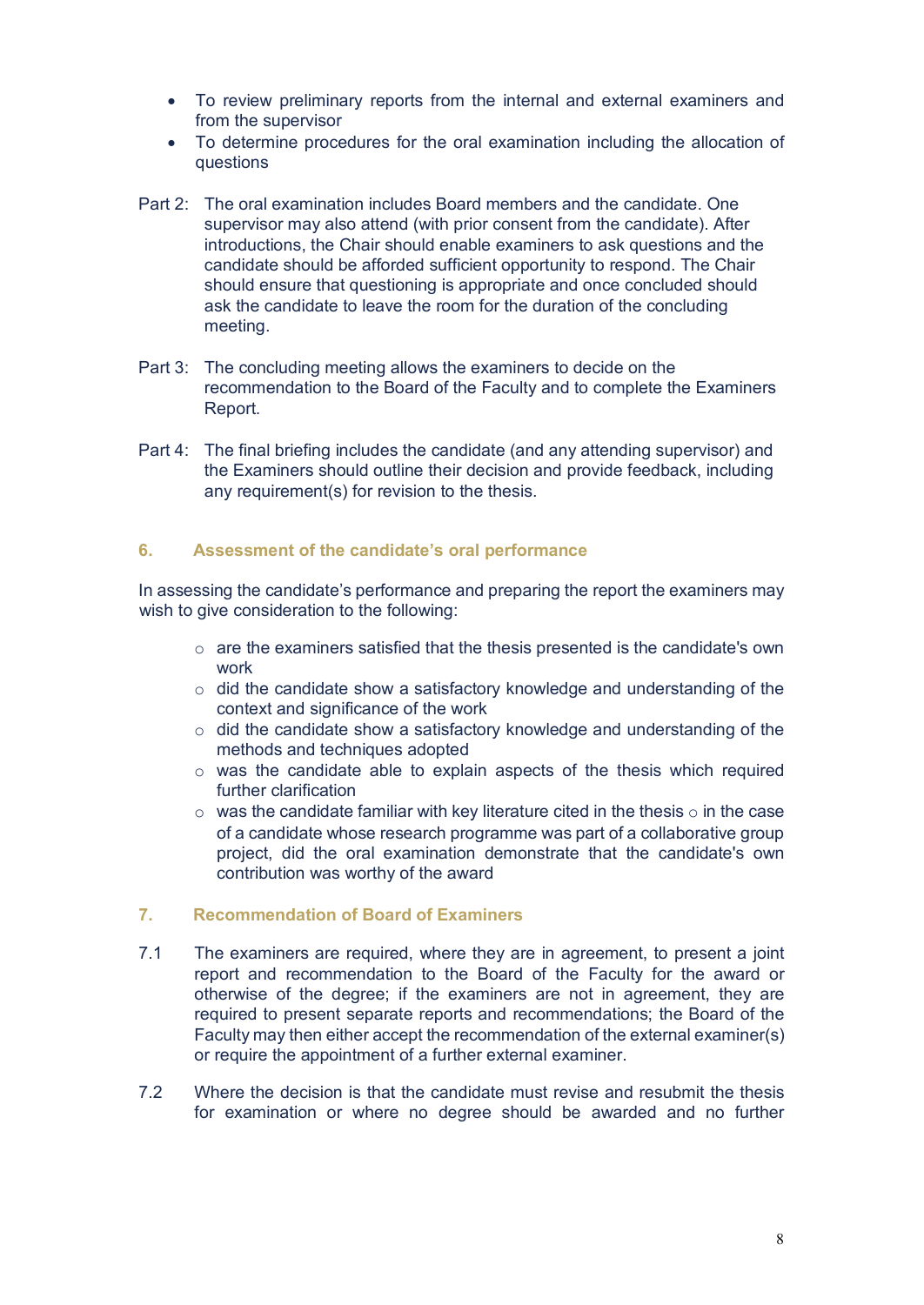submission accepted, the examiners should agree on the wording of the final report, clearly indicating the deficiencies which have prompted the decision.

- $7.3$  reached, but are, nevertheless, of the opinion that the candidate should make some corrections or clarifications to the thesis not so substantial as to call for the submission of a revised thesis, they may make their recommendation that corrections, within either three or six months, depending on the extent of the corrections. If the examiners are satisfied that the standard required for the degree has been the candidate should be awarded the degree subject to the completion of
- $7.4$  the examiners; these include grammatical or typographical errors, or errors in referencing, minor restructuring, such as faults in subsidiary arguments which an additional piece of work which clarifies and/or enhances the work; any amendments requiring an academic judgement or input from the external Corrections refer only to those changes which can be explicitly documented by do not significantly affect the conclusions of the thesis, or the requirement for examiner(s) should be classified as revise and resubmit.

#### **8. Procedure after Examination**

- 8.1 Once a decision is reached by the examiners, the Chair may indicate informally the recommendation to the candidate but should make it clear that the final decision rests with the Board of the Faculty.
- 8.2 system within two weeks of the date of the oral examination. Once formal approval of the Board of the Faculty has been confirmed, the candidate will receive formal notification of the outcome via the PhD Manager
- 8.3 examiners recommendation, in which to request further clarification of any associated requirements. Any such request should be addressed to the Doctoral College, following consultation with the supervisor. A candidate has ten working days, from the date of formal receipt of the
- 8.4 internal examiner will liaise with the candidate to ensure that the amendments Where the degree has been awarded subject to minor amendments, the have been carried out satisfactorily and confirm this within PhD Manager.

#### **9. Appeals**

 Examiners and supervisors should note that in the event of an appeal by an unsuccessful candidate **ALL** papers relevant to the examination and supplied borne in mind when preparing preliminary reports and the final report. to the Appeal Committee will also be supplied to the candidate. This should be

#### **10. Examiners' Fees and Expenses**

 Fees and expenses are payable to external examiners in accordance with the claims for fees and expenses may only be processed once the examiner's 'right to work' in the UK has been proven. Examiners will be provided with details of acceptable forms of evidence prior to appointment and original documentation rates approved by the Resources Committee. Under Home Office regulations,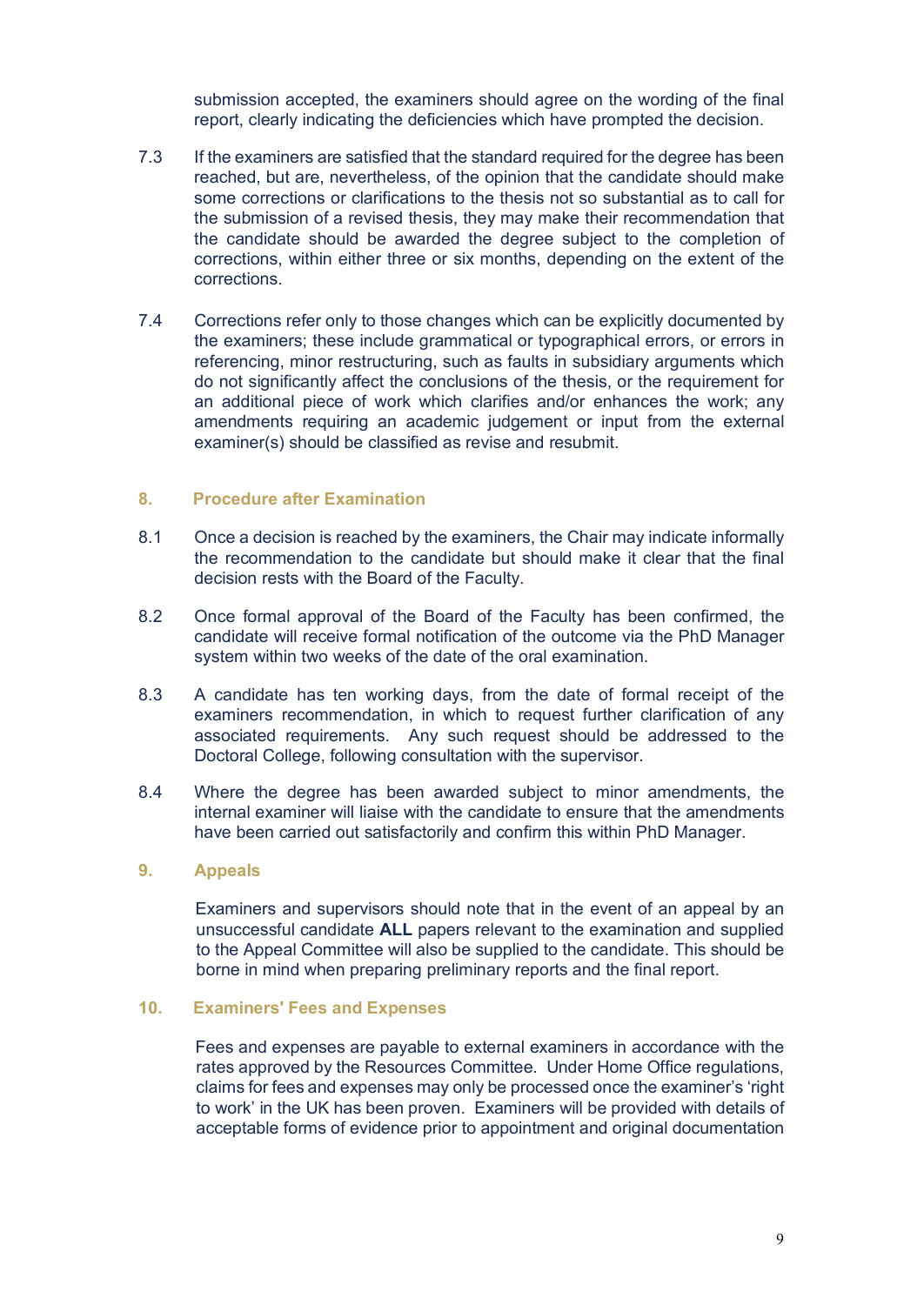will be verified at the oral examination. The University will not normally appoint a person, they shall be responsible for the additional costs of visas and travel. examiners from outside of the UK but where the Faculty wishes to appoint such

# **11. Submission of Thesis following the Examination**

 candidates shall submit an electronic version of the thesis along with the Ulster requirements for corrections. In the case of a candidate who is recommended for the award of the degree, EThesis Deposit Agreement via PhD Manager. This will normally be one month after the meeting of the Board of Examiners in cases where there are no corrections, or three or six months after formal notification of the examiners'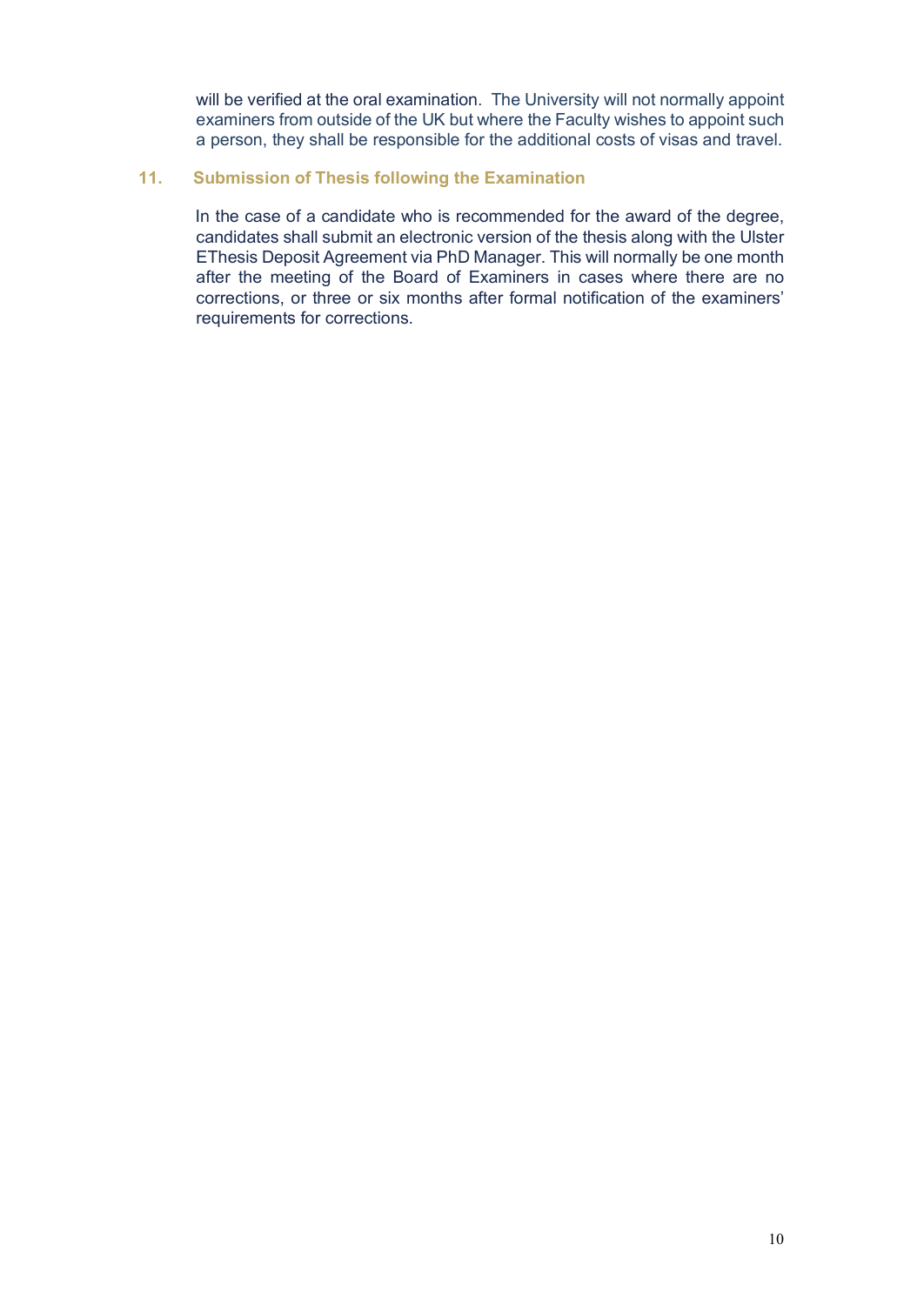# **APPENDIX 1 ASSESSMENT CRITERIA (MPHIL)**

## Assessment Criteria for MPhil

The degree of MPhil is awarded to researchers who have demonstrated:

- of their academic discipline, field of study or area of professional practice • a systematic understanding of knowledge, and a critical awareness of current problems and/or new insights, much of which is at, or informed by, the forefront
- or advanced scholarship • a comprehensive understanding of techniques applicable to their own research
- or advanced scholarship originality in the application of knowledge, together with a practical understanding of how established techniques of research and enquiry are used to create and interpret knowledge in the discipline
- • conceptual understanding that enables the researcher: to evaluate critically current research and advanced scholarship in the discipline; to evaluate methodologies and develop critiques of them and, where appropriate, to propose new hypotheses

Typically, holders of the qualification will be able to:

- • deal with complex issues both systematically and creatively, make sound judgements in the absence of complete data, and communicate their conclusions clearly to specialist and non-specialist audiences
- act autonomously in planning and implementing tasks at a professional or • demonstrate self-direction and originality in tackling and solving problems, and equivalent level
- continue to advance their knowledge and understanding, and to develop new skills to a high level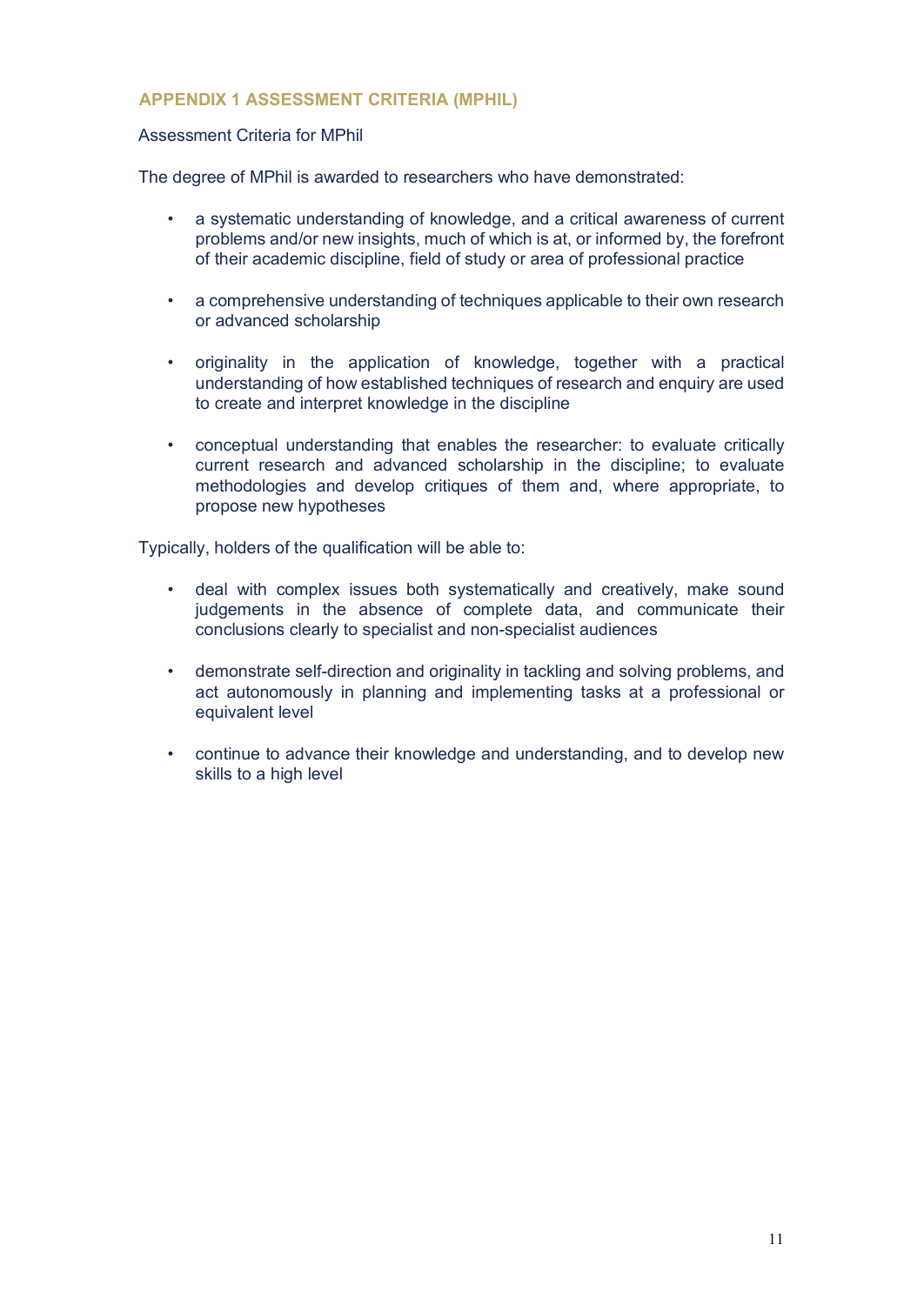# **APPENDIX 2 RECOMMENDATIONS OF THE BOARD OF EXAMINERS**

 corresponding report forms (RS13a and RS14a, respectively) The alternative recommendations available to the Board of Examiners, as detailed in Regulations for MPhil and doctoral degrees, are reproduced below and listed on the

# *recommend:- For a submission for the degree of MPhil the report of the board of examiners shall*

- a that the degree should be awarded, **or**
- b that the degree should be awarded subject to minor corrections to the thesis being made, or to clarifications and/or enhancements being months of the oral examination, **or**  completed, to the satisfaction of the internal examiner within three
- being made to the satisfaction of the internal examiner within six months as detailed in the Handbook for Examiners, **or** c that the degree should be awarded subject to corrections to the thesis of the oral examination in accordance with the definition of 'corrections'
- d that the candidate should revise and resubmit the thesis for the degree of MPhil, **or**
- degree of PhD be permitted subject to minor revisions. e that exceptionally, and on the basis of a unanimous decision by the examiners, the degree of PhD be awarded, or a re-submission for the
- f. **that the degree should not be awarded and no resubmission permitted**

# *For a submission for PhD the report of the board of examiners shall recommend:-*

- a that the degree should be awarded, **or**
- thesis being made, or to clarifications and/or enhancements being months of the oral examination, **or**  b that the degree should be awarded subject to minor corrections to the completed, to the satisfaction of the internal examiner within three
- being made to the satisfaction of the internal examiner within six months as detailed in the Handbook for Examiners, **or** c that the degree should be awarded subject to corrections to the thesis of the oral examination in accordance with the definition of 'corrections'
- d that the candidate should revise and resubmit the thesis for the degree of PhD, **or**
- e that the candidate should revise and resubmit the thesis for the degree of MPhil, **or**
- f that the candidate should be awarded the degree of MPhil subject to presentation of an amended thesis in accordance with the provisions for the presentation of a thesis for the degree of MPhil, **or**
- g. that the degree should not be awarded and no resubmission permitted

 If a candidate for the degree of PhD fails to satisfy the examiners and is allowed a resubmission, the candidate may apply for examination for the degree of MPhil, as an alternative to re-examination for the degree of PhD.

## *For either MPhil or PhD degrees*

One resubmission may be permitted, subject to the following: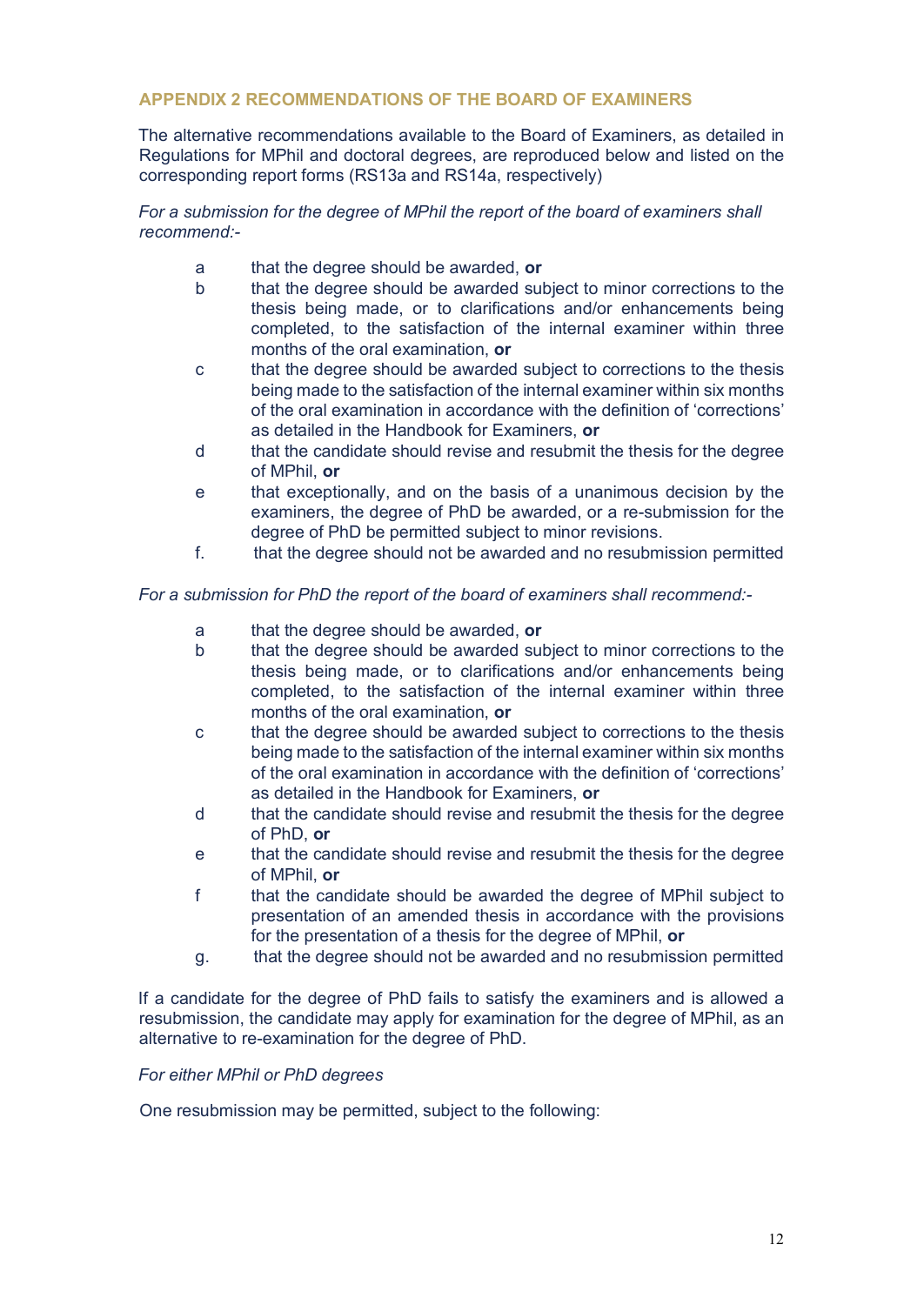- a a candidate shall submit for re-examination within the period of one year from the date on which permission for re-examination was granted;
- b the examiners shall give the candidate guidance on the deficiencies of the first submission;
- c the appointment of an additional external examiner may be required for the re-examination;
- d the examiners may exempt the candidate from repeating any part of the original examination which was deemed to be satisfactory

Where the examiners' recommendation is that the degree should not be awarded and no further submission should be accepted, an indication of the deficiencies of the work shall be given.

# *For a submission for a PhD by Published Works the report of the Board of Examiners shall recommend:-*

- a. that the degree should be awarded, **or**
- b. that the degree should be awarded subject to minor corrections to the thesis being made, or to clarifications and/or enhancements being completed, to the satisfaction of the internal examiner within three 'minor corrections' as detailed in the Handbook for Examiners, **or**  months of the oral examination in accordance with the definition of
- being made to the satisfaction of the internal examiner within six months c. that the degree should be awarded subject to corrections to the thesis of the oral examination in accordance with the definition of 'corrections' as detailed in the Handbook for Examiners, **or**
- d. that the candidate should be re-examined within twelve months, which may include the submission of a revised thesis and published work and an oral examination, **or**
- e. that the candidate should be permitted to re-apply as a candidate for the degree after a period of not less than five years, **or**
- f. that the degree should not be awarded and no resubmission permitted.

 The candidate may not apply for the degree of PhD by published work on more than two occasions.